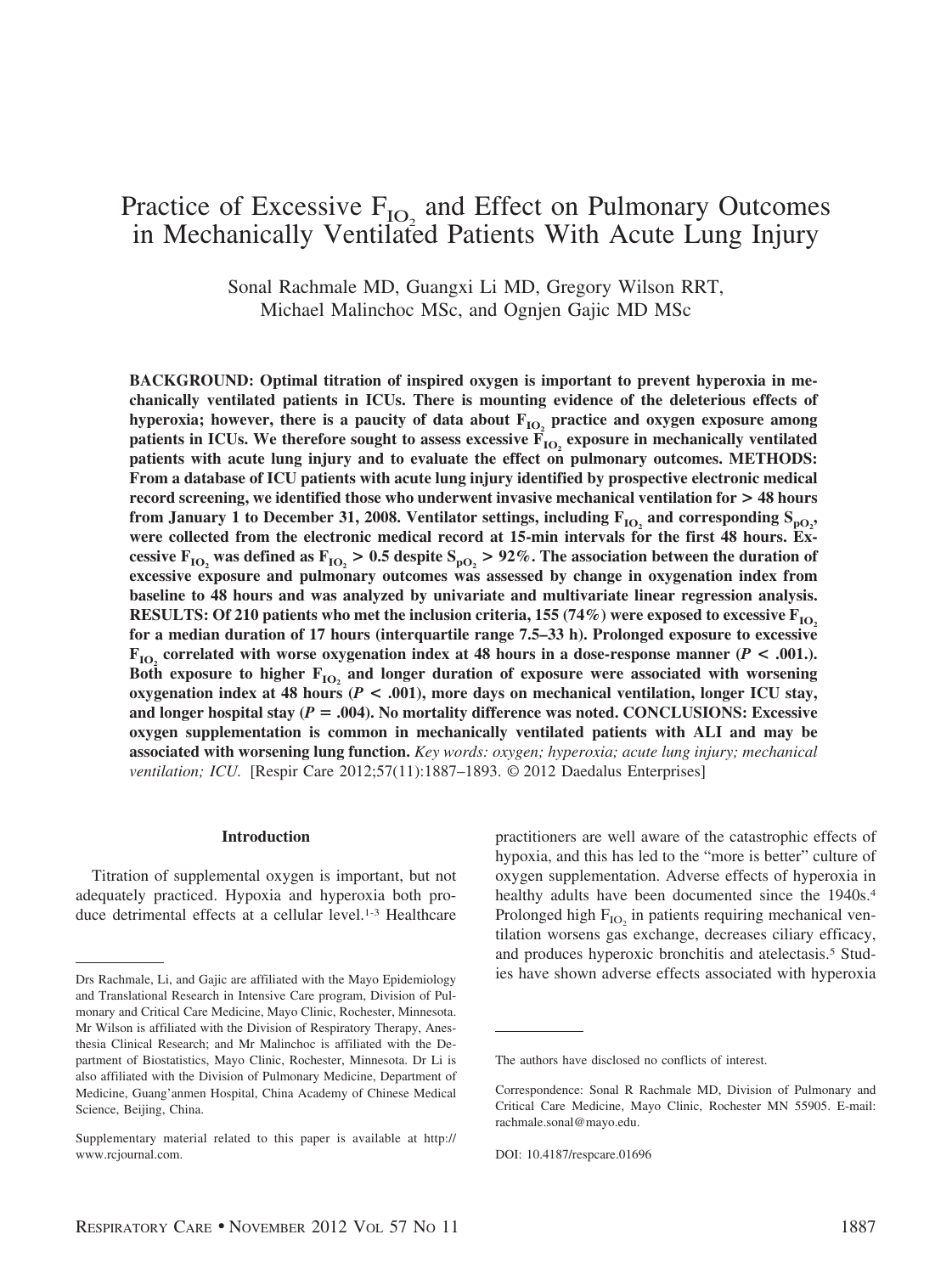in various conditions such as COPD, after acute myocardial infarction, and after resuscitation from cardiac arrest.6-8 Acute lung injury (ALI) presents initially with hypoxemia, which might lead to mechanical ventilation and use of high  $F_{IO_2}$ . If oxygen is continually supplemented without titration, it may inadvertently perpetuate ALI. The microscopic changes from hyperoxia are undifferentiated from those seen in ARDS.5,9

Although there is increasing awareness of the potential harms of high  $F_{IO_2}$ , this has not translated to change in routine practice. There are reports of unregulated oxygen use in the emergency room and pre-hospital emergency care environment.<sup>7,10</sup> The literature on the practice of oxygen supplementation in the ICU is sparse. ICUs harbor critically ill patients, with most requiring mechanical ventilation; thus oxygen titration becomes critical in this setting. In this study we describe  $F_{IO}$  practice within ICU in patients with ALI, and evaluate the association of excessive  $F_{IO}$  and pulmonary function.

## **Methods**

The study was approved by the Mayo Clinic institutional review board (IRB no. 06 – 005418). The inclusion criteria included all adult patients with ALI who had invasive mechanical ventilation for  $>$  48 hours at any of the ICUs at the Mayo Clinic, Rochester, Minnesota, from January 1 to December 31, 2008. Those who had a diagnosis of ALI, carbon monoxide poisoning prior to admission, withdrawal of care within 48 hours, or no research authorization were excluded.

A previously validated electronic surveillance tool  $(ALI \; Sniffer)^{11}$  was used to screen all patients who received ICU services from 2004 to 2008. The ALI Sniffer has a negative predictive value ranging from  $98-100\%$ , and sensitivity of 96% (95% CI 94 –98%), making it an excellent screening tool. The diagnosis of "sniffer positive" patients was confirmed or excluded by manual review by a team of critical care experts including clinical/ research fellows and staff. The inter-observer variability between the reviewers for the year 2006 had a kappa value of 0.86. The criteria for identification of the patients by the ALI sniffer were the following within a single 24-hour period:

- Qualifying arterial blood gas analysis:  $P_{O_2}/F_{IO_2}$  $<$  200 mm Hg for ARDS and  $<$  300 mm Hg for ALI. In case of multiple arterial blood gas values, the worst value during the 24 h window was selected.
- Qualifying chest radiograph report: free text Boolean query containing the words "edema" or "bilateral" and "infiltrate"
- Invasive mechanical ventilation for acute respiratory fail-

# **QUICK LOOK**

# **Current knowledge**

Hyperoxemia has been reported to be a common condition in patients on mechanical ventilation when the set  $F_{IO_2}$  is  $\leq 0.40$ . The literature on the effect of hyperoxemia on lung function and outcomes is contradictory.

## **What this paper contributes to our knowledge**

Excessive oxygen supplementation is common in mechanically ventilated patients with acute lung injury, and may be associated with worsening lung function at 48 hours. The use of the lowest possible  $F_{IO}$  to maintain normoxemia may be warranted.

ure or duration of invasive mechanical ventilation 12 hours following an operative procedure

# **Mechanical Ventilation Protocol**

Respiratory therapy guidelines in our institution suggest tidal volumes of 6 – 8 mL/kg predicted body weight for all patients with or at risk for ARDS. Predicted body weight charts are available on each machine. Oxygenation goals are not part of the protocol and are practiced at the discretion of bedside clinicians.

# **Data Collection**

Utilizing a preexisting electronic database, the  $F_{IO}$  and the exact corresponding peripheral  $S_{pO<sub>2</sub>}$  were noted. The  $F_{IO}$ , and  $S_{pO}$ , were collected through the first 48 hours of mechanical ventilation. These continuous  $F_{IO}$  values (recorded at each 15 min interval) and corresponding continuous  $S_{\text{pO}_2}$  values (also recorded at each 15 min interval) were used to define excessive oxygen exposure in the study patients. The first hour after endotracheal intubation was excluded (Fig. 1). In patients with a clinical diagnosis of shock and acute myocardial infarction, the first 6 hours after diagnosis were excluded.

# **Baseline Variables**

Demographic data, along with admission Acute Physiology and Chronic Health Evaluation (APACHE) III scores were noted. Median  $F_{IO_2}$ ,  $S_{pO_2}$ ,  $P_{aO_2}$ ,  $S_{pO_2}/F_{IO_2}$ ,  $P_{aO_2}/F_{IO_2}$ , oxygenation index (OI), and risk factors for ARDS were recorded.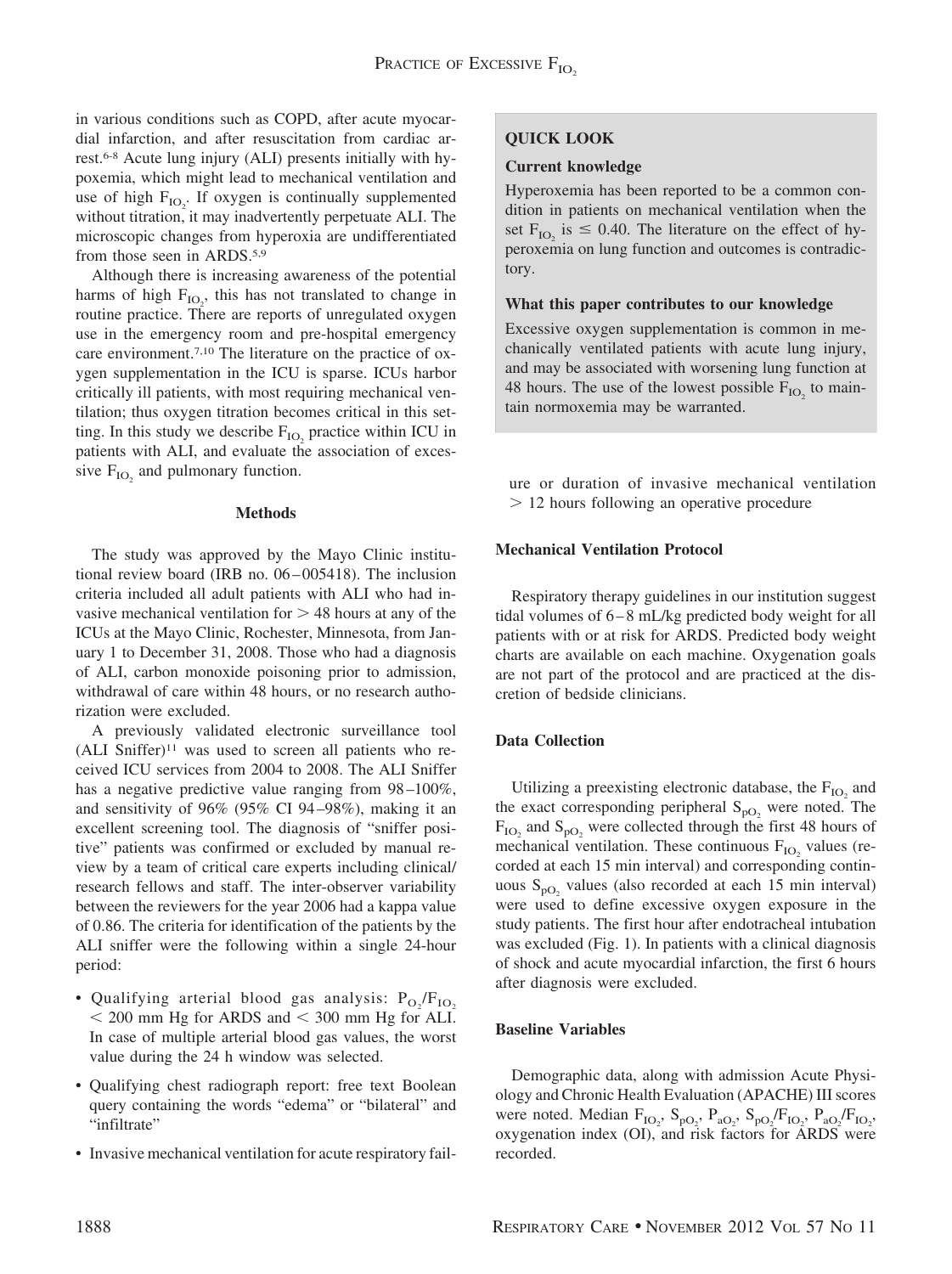

Fig. 1.  $F_{IO_2}$ ,  $S_{PO_2}$ , and PEEP in an example patient.

## **Outcome Variables**

The primary outcome variable was duration of exposure to excessive inspired oxygen for each patient during the initial 48 hours of mechanical ventilation. Excessive  $F_{IO}$ was defined as an  $F_{IO_2} > 0.5$  on mechanical ventilation while maintaining a corresponding  $S_{pQ_2} > 92\%$  (Fig. 2).<sup>12</sup> Appropriate exposure to  $F_{IO_2}$  was defined as, if  $S_{pO_2} > 92\%$ , then  $F_{IO_2}$  < 0.5 or any  $F_{IO_2}$  with  $S_{PO_2}$  < 92% during mechanical ventilation.

The secondary, exploratory outcome variables were evolution of pulmonary failure (mean change in OI at 48 hours, compared to baseline), and ICU stay (ventilator-free days at day 28 in the ICU, or 28-day mortality, whichever occurred earlier).

#### **Statistical Analysis**

Continuous and categorical variables were compared using the Wilcoxon rank sum test and the chi-square test. Univariate and multivariate linear regression were performed to investigate the relation between  $F_{IO}$  and mean OI at 48 hours. Association between the mean change in OI and duration of exposure was evaluated by multivariate linear regression. Initial OI was added in the model for multivariate analysis in both cases. A *P* value of .05 was considered significant. Statistics software (JMP 6.0, SAS Institute, Cary, North Carolina.) was used for all data analysis.

#### **Results**

Screening of electronic medical records identified 289 patients with ALI, and 210 met the inclusion criteria (Table 1). Over the initial 48 hours of mechanical ventilation, excessive oxygen exposure ( $F_{IO_2} > 0.5$ ,  $S_{pO_2} > 92\%$ ) was identified in 155 (74%) patients, and, among them, 110 (53%) were exposed to  $F_{IO_2} > 0.7$  ( $F_{IO_2} > 0.7$ ,  $S_{pO_2} > 92\%$ ) (see Fig. 2). Baseline characteristics, APACHE III scores, and risk factors for ALI/ARDS were similar between patients with and without excessive  $F_{IO}$ , exposure. The initial OI,  $S_{pO_2}/F_{IO_2}$ , and  $P_{aO_2}/F_{IO_2}$  at admission were similar in both groups. Both groups were ventilated with comparable tidal volumes (7.2 vs 7.6 mL/kg predicted body weight,



Fig. 2. Outline of the study.  $MV = mechanical$  ventilation.

 $P = .30$ ) and initial PEEP (5 vs 6.5 cm H<sub>2</sub>O,  $P = .20$ ) (Table 2). The nadir hemoglobin was similar in both groups (9 vs 9.2 g/dL,  $P = .40$ ). Mean cardiovascular Sequential Organ Failure Assessment scores in the exposed and nonexposed groups were noted to be 3 versus 2.5 ( $P = .80$ ). Use of sedation in both groups was as per the pre-designed protocol for the ICU. The median duration of excessive oxygen exposure was 17 hours (interquartile range [IQR] 7.5–33 h). Ninety six (62%) patients were exposed to excessive  $F_{IO}$  for 12 hours or more, and about half among them had exposure for  $> 30$  hours. When considered for  $S_{\text{pQ}_2} > 95\%$ , the median duration of excessive exposure was 11 hours.

At 48 hours, the exposed group had higher median OI  $(13.3 \text{ vs } 5.1, P < .001.)$  and a higher mean change in OI  $(4.6 \text{ vs } -1.5, P < .001.)$ . Figure 3 reflects change in OI for each patient from baseline to 48 hours with severe  $(F_{IO}$  $> 0.7$ ), moderate ( $F_{IO_2} > 0.5$ ), or no excessive  $F_{IO_2}$  exposure. At least 12 hours of excessive  $F_{IO}$  exposure was required for a significant increase in OI from baseline  $(2.26 \text{ vs } 0.4, P < .001.)$ . Thereafter, further exposure was linearly associated with a higher OI at 48 hours. This persisted even after adjusting for initial OI and severity of illness (Fig. 4, Table 3). Correlation between excessive exposure and worsening OI remained significant regardless of definition of excessive exposure ( $F_{IO} > 0.5$  or  $> 0.7$ ) (see the supplementary material at http://www.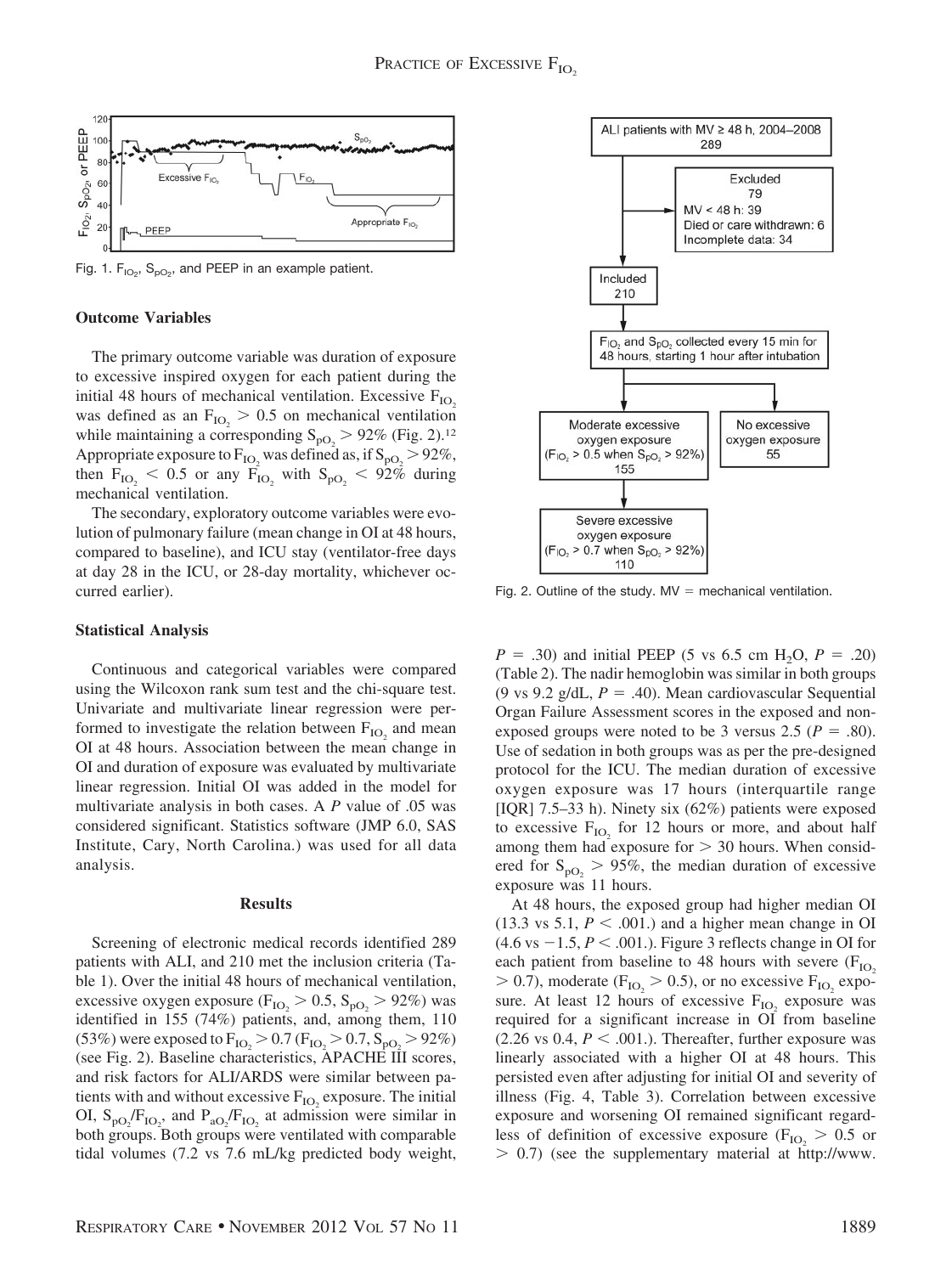#### Table 1. Baseline Variables

|                                                   | Excessive $F_{IO_2}$<br>$(n = 155)$ | No Excessive $F_{IO}$<br>$(n = 55)$ | $\boldsymbol{P}$ |
|---------------------------------------------------|-------------------------------------|-------------------------------------|------------------|
| Age, y                                            | $64(52-79)$                         | $68(51-81)$                         | .70              |
| Female, no. $(\%)$                                | 64(41)                              | 28(51)                              | .22              |
| White, no. $(\%)$                                 | 148 (95.4)                          | 53 (96.4)                           | .99              |
| APACHE III score on admission                     | $29(20-47.3)$                       | $31(16.5-49)$                       | .80              |
| $P_{aO_2}/F_{IO_2}$ on admission                  | $186(128-260)$                      | 182 (112-321)                       | .20              |
| $S_{\text{pO}}/F_{\text{IO}}$ , on admission      | $137(99-166)$                       | $160(98-245)$                       | .20              |
| Initial oxygenation index                         | $7.5(4.9-13.7)$                     | $6.4(3.7-13)$                       | .08              |
| Initial $P_{aO_2}$ , mm Hg                        | $57(44.7 - 64.2)$                   | $56(46.2 - 67)$                     | .80              |
| Initial mean airway pressure, cm H <sub>2</sub> O | $13(9.7-16.5)$                      | $12.5(8.9-16)$                      | .25              |
| Initial static compliance, mL/cm H <sub>2</sub> O | $31(21-45)$                         | $28(19-42)$                         | .50              |
| Initial applied PEEP, cm H <sub>2</sub> O         | $5(5-10)$                           | $6.5(5-10)$                         | .20              |
| Nadir hemoglobin, g/dL                            | $9(7.9-9.9)$                        | $9.2(7.7-10.5)$                     | .40              |
| Cardiovascular SOFA score                         | $3(1-4)$                            | $2.5(1-4)$                          | .80              |
| Risk Factors for ARDS, no. (%)                    |                                     |                                     |                  |
| Sepsis                                            | 41(26)                              | 20(36)                              | .17              |
| Shock                                             | 28(18)                              | 16(29)                              | .08              |
| Pancreatitis                                      | 4(2.6)                              | 1(1.8)                              | > .99            |
| High risk surgery                                 | 33(21)                              | 11(20)                              | .84              |
| Trauma                                            | 18(12)                              | 3(5)                                | .29              |
| Pneumonia                                         | 50(32)                              | 15(27)                              | .49              |
| Aspiration                                        | 32(21)                              | 5(9)                                | .06              |

Values are median (IQR) except where otherwise noted.<br>APACHE = Acute Physiology and Chronic Health Evaluation<br>SOFA = Sequential Organ Failure Assessment

#### Table 2. Mechanical Ventilation Related Variables

|                                    | Excessive $F_{IO}$<br>$(n = 155)$ | No Excessive $F_{IO2}$<br>$(n = 55)$ | P       |
|------------------------------------|-----------------------------------|--------------------------------------|---------|
| $F_{IO_2}$                         | $0.6(0.5-0.7)$                    | $0.4(0.4-0.5)$                       | < 0.001 |
| $V_T$ over 48 h, mL/kg             | $7.2(6.32 - 8.2)$                 | $7.6(6.3 - 8.6)$                     | .30     |
| predicted body weight              |                                   |                                      |         |
| 48 h applied PEEP                  | $5(5-10)$                         | $8(5-10)$                            | .02     |
| 48 h $S_{\text{po}}/F_{\text{IO}}$ | 192 (138.5–240)                   | 240 (160-250)                        | < 0.001 |
| 48 h $P_{aO}$ , $F_{IO}$           | 207 (136.2-275)                   | 267 (180-335)                        | < 0.001 |
| 48 h $P_{aO}$ , mm Hg              | $92(73 - 113)$                    | $87(65-105)$                         | .60     |
| 48 h mean airway pressure          | $15(12-20)$                       | $13(7.5-18.5)$                       | .008    |
| 48 h static compliance             | $33(22 - 54)$                     | $30(10-63)$                          | .40     |
| Values are median (IQR).           |                                   |                                      |         |

rcjournal.com.). Over 48 hours the exposed group was found to have a higher median  $F_{IO_2}$  (0.6 vs 0.4,  $P < .001$ ). The  $F_{IO}$  distribution over the study period in exposed and non-exposed groups is shown in the supplementary material. Both groups had similar  $P_{aO_2}$  values to begin with (57 vs 56 mm Hg,  $P = .80$ ) and that improved in a comparable manner at 48 hours (92 vs 87 mm Hg,  $P = .60$ ). The mean airway pressures were similar to begin with, but higher in the exposed group at 48 hours (15 vs  $12 \text{ cm H}_2\text{O}$ ,  $P = .008$ ). The exposed group had longer duration of mechanical ventilation and consequent ICU and hospital stay. There was no difference in the 28 day mortality between both groups (Table 4). When considering the association of overall  $F_{IO}$ to outcomes regardless of oxygenation, higher  $F_{IO}$  correlated with higher OI. In univariate analysis,  $F_{IO}$  was associated with higher hospital mortality, but when adjusted for severity of illness, the association was not significant.

## **Discussion**

In this retrospective study we found that excessive oxygen exposure through mechanical ventilation was prevalent at a tertiary care center. Prolonged excessive  $F_{IO}$ exposure may be associated with worsening pulmonary function, in a dose-response manner. In this study mortality was not associated with excessive  $F_{IO}$  exposure.

Our methodology aimed to determine "excessive  $F_{IO}$ exposure" in ALI patients who had improving oxygenation, for which we have used  $S_{pQ}$  as a surrogate. We defined excessive  $F_{IO}$ , exposure when  $S_{pO}$ , was  $> 92\%$ and F<sub>IO</sub>, continued to be  $> 0.5$ . When S<sub>pO<sub>2</sub></sub> was  $> 92\%$ and the  $F_{IO}$  is appropriately titrated to  $\leq 0.5$ , or in situations where  $S_{pQ_2}$  remained  $< 92\%$ , receiving  $F_{IQ_2} > 0.5$ was categorized as "appropriate exposure" to  $F_{IO_2}$ . While we used  $S_{pQ}$ , levels in conjunction with  $F_{IO}$  for monitor-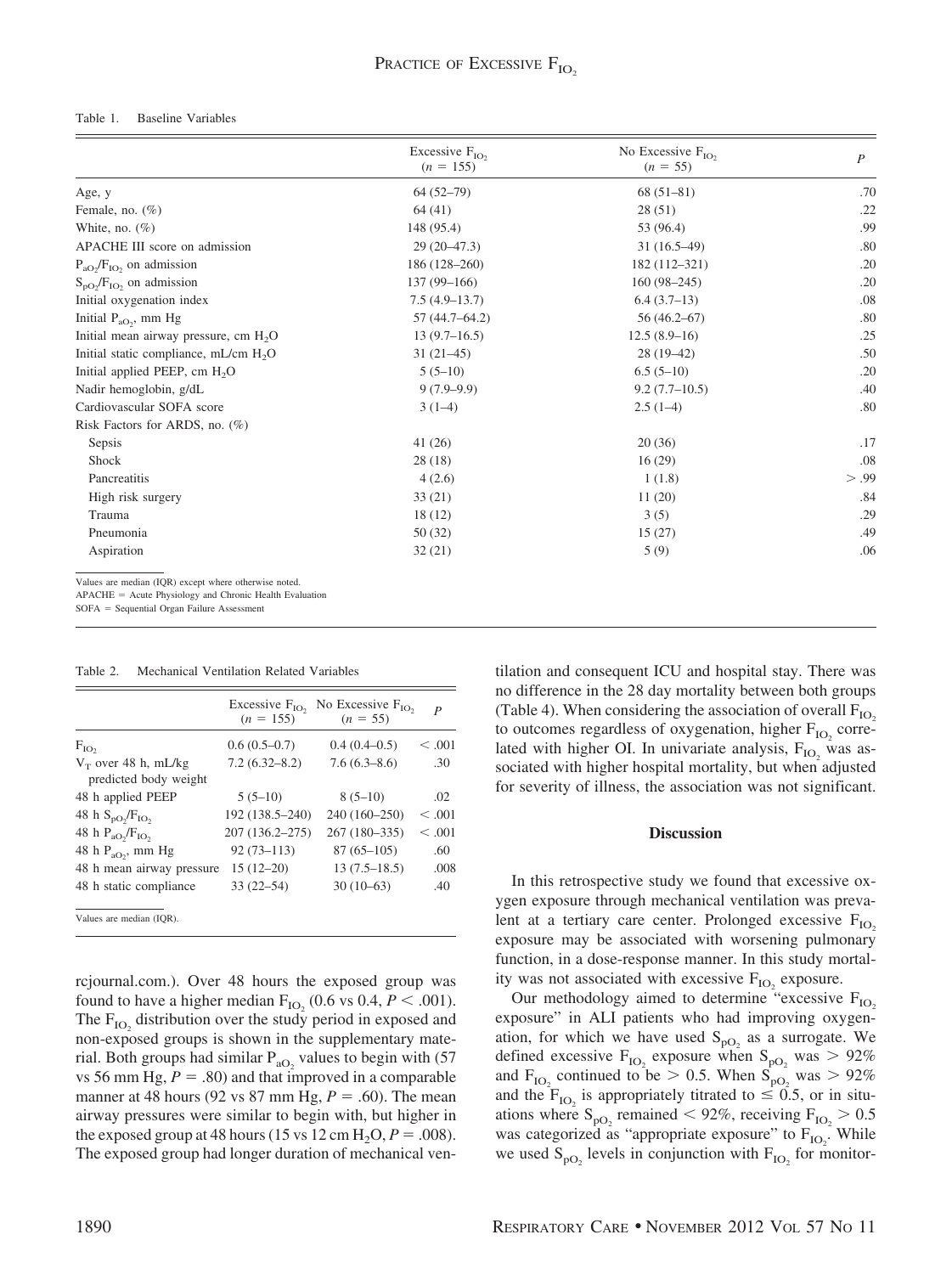

Fig. 3. Change in oxygenation index from initiation of mechanical ventilation (baseline) to 48 h after intubation, versus F<sub>lO2</sub>.



Fig. 4. Mean worsening of oxygenation index 48 h after initiation of mechanical ventilation (baseline), versus hours of excessive  $\mathsf{F}_{\mathsf{IO}_2}$ .

Table 3. Multivariate Linear Regression Analysis for Change in Mean Oxygenation Index at 48 Hours by Hours of Exposure

| Hours of<br>High $F_{IO}$ , | Mean OI Change<br>at $48 h*$                         | P       |
|-----------------------------|------------------------------------------------------|---------|
| $0 - 12$                    | 0.40                                                 | .30     |
| $12 - 18$                   | 2.26                                                 | < 0.001 |
| $18 - 24$                   | 6.91                                                 | < 0.001 |
| $24 - 30$                   | 9.22                                                 | < 0.001 |
| > 24                        | 10.6                                                 | < 0.001 |
|                             | * Model adjusted for initial oxygenation index (OI). |         |

ing excessive oxygen exposure, both  $S_{pO_2}$  and  $P_{aO_2}$  levels could be used for monitoring oxygenation. Although,  $P_{aO_2}$ levels are considered the gold standard for arterial oxygenation, they can be determined only by invasive blood gas measurements. It is neither feasible nor necessary to have multiple blood gas measurements for  $F_{IO}$  titration. Additionally, they can significantly vary over short periods with constant  $F_{IO_2}$ , due to agitation and positioning. The noninvasive nature and continuous measurements of

Table 4. Outcome Variables

|                                          | Excessive $F_{IO}$ ,<br>$(n = 155)$ | No Excessive $F_{IO}$<br>$(n = 55)$ | P       |
|------------------------------------------|-------------------------------------|-------------------------------------|---------|
| 48 h oxygenation index                   | $13.3(5.8-20.1)$                    | $5.12(3.33 - 11)$                   | < 0.001 |
| Duration of mechanical<br>ventilation, d | $6(3-10.5)$                         | $2.8(1-6)$                          | .001    |
| ICU stay, d                              | $9.1(5.4 - 14.3)$                   | $6.8(2.1-9.7)$                      | .001    |
| Hospital stay, d                         | $19.8(10.5-32)$                     | $14(6.5-21)$                        | .004    |
| Mortality, no. (%)                       | 75 (48.4)                           | 29(54.5)                            | .40     |

All values except mortality are median (IQR).

peripheral oxygen saturation allow continuous  $F_{IO}$  titration at the bedside, a standard of care in most ICUs.<sup>13</sup>  $S_{pQ}$ levels may have reduced accuracy in conditions of low cardiac output, methemoglobinemia, or skin color and artifacts.  $S_{pQ_2}/F_{IQ_2}$  shows good correlation with  $P_{aQ_2}/F_{IQ_2}$  in ALI.14 Our cutoff for optimal saturation was 92%. In mechanically ventilated patients, employing a saturation of 92% has a positive predictive value of 80% for a  $P_{aO_2} \ge 60$  mm/Hg (except in African-American patients, where  $S_{pQ_2}$  of at least 95% is required to prevent hypoxia).12 The ARDS Network study for lower tidal volumes in ARDS patients used an oxygenation goal of  $S_{pQ}$  88 – 95%.15

In our study 74% patients had excessive oxygen exposure for 41% of time within the first 48 hours of mechanical ventilation (see the supplementary material). We found that adherence to the ARDS Network maximum target  $S<sub>pO<sub>2</sub></sub>$  values was also incomplete, as in the exposed cohort  $90\%$  of patients had S<sub>pO<sub>2</sub></sub> values higher than 95% for a median duration of 2 hours  $(1.5-4 h)$ . These findings are not completely surprising. The practice of high oxygen to ensure "safety" and hence "inattention" to timely oxygen titration has been noted in various healthcare settings across the world. A retrospective review of clinicians' response to  $F_{IO}$ , changes after blood-gas analysis in mechanically ventilated patients in a Dutch ICU revealed that hyperoxia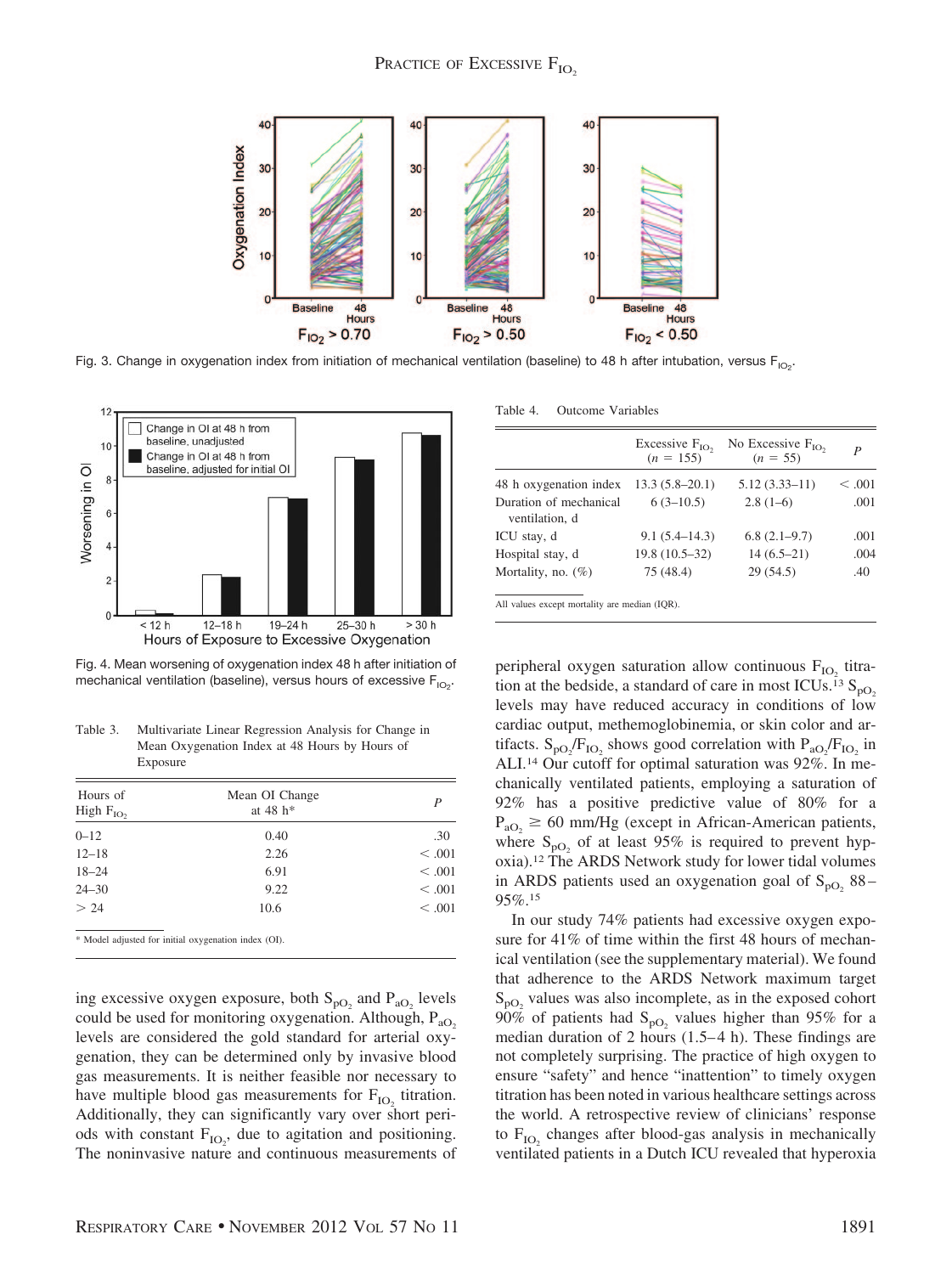$(P_{aO_2} > 120$  mm Hg) was frequent and led to down-titration of  $F_{IO}$  in only 25% of the arterial blood gas tests.<sup>16</sup> In a study of patients who were prescribed oxygen in the emergency room setting at a tertiary care hospital, oxygen prescription was either not required or excessive in 79% of evaluations, determined by peripheral oxygen saturation of 92% or greater.<sup>10</sup>

There could be various reasons for this practice of oxygen supplementation. Optimal  $F_{IO}$ , titration requires frequent monitoring. Time constraints for intensivists could be a plausible explanation for inadequate titration in the ICUs. Setting up a protocol-driven titration by registered respiratory therapists might be a reasonable approach to minimize excessive oxygen supplementation. Similar ventilation protocols have been successful for weaning and neonatal ventilation.17,18 The determinants of oxygen delivery include hemoglobin, cardiac output, and oxygen saturation. Therefore, clinicians may tend to hyperoxygenate in the presence of anemia or dysoxic states associated with hemodynamic compromise. In our cohort, the nadir hemoglobin levels were in the range of 9 g/dL and were similar between 2 groups; therefore, excessive  $F_{IO}$  provision to allow for liberal oxygenation should not have been necessary. Additionally, we chose to exclude the first 6 hours of shock and acute myocardial infarction, considering that these conditions are reflective of generalized and/or local tissue dysoxia. Higher oxygen may be needed to alleviate tissue hypoxia. The practice of using higher  $F_{IO}$  cannot be considered unreasonable under these settings. These high values could affect outcomes, but according to the contemporary clinical guidelines, they cannot be labeled as "excessive oxygen"; therefore, to stay on a conservative side, we choose to exclude these values. This question or dogma, however, should be explored in future studies

Prolonged  $F_{IO}$ , exposure showed linear correlation with worsening OI. Also, the OI increased irrespective of  $F_{IO}$  $(F_{IO_2} > 0.5 \text{ or } > 0.7)$ . This was associated with longer duration of mechanical ventilation and ICU stay. OI integrates airway pressure with oxygenation and has shown to be a reliable predictor of worsening lung function in ALI.19-21 Decline in lung function related to duration and concentration of  $F_{IO}$ , has been well defined in various animal studies.22 Prolonged exposure even to moderately high  $F_{IO}$  (0.6) resulted in alveolar septal edema in baboons.23 Wistar rats demonstrated dose dependent lung toxicity when exposed to higher  $F_{IO_2}$ <sup>24</sup>

Our findings are in conjunction with some previous human studies. Nash et al, in the 1960s, provided the first detailed pathologic review of pulmonary changes after exposure to both higher concentration of oxygen and duration of therapy.5 They found distinct pathological changes of interstitial edema progressing to fibrosis seen with prolonged duration of high  $F_{IO_2}$ . A pulmonary venous admixture study revealed worsening shunt fraction when  $F_{IO}$  was increased beyond 0.6.25 Davis et al studied the effects of high  $F_{IO}$  (0.95) on humans after about 16 hours of exposure, and found increased "alveolar capillary leak," as well as evidence of induction of fibrosis, through bronchioalveolar fluid assessment.26 Sevitt and colleagues worked to determine the threshold for hyperoxic lung injury.27 They found changes of diffuse pneumonitis after 48 hours of exposure to  $F_{IO}$  of 0.6–1.0. Prolonged exposure of 7 days to  $F_{IO}$  of 0.40 was also detrimental, while no worsening was noted with  $F_{IO_2}$  < 0.40.

Based on our study results, we may contemplate that, in patients with ALI, further excessive  $F_{IO}$  may have resulted in some degree of alveolar damage, which reflected as worsening OI. Patients with ALI can be prone to effects of hyperoxia. Santos et al looked at the effects of high  $F_{\text{IO}}$ . in ALI patients and found deterioration in pulmonary shunt, probably by collapse of unstable alveolar units.28 Hyperoxia can also augment ventilator-induced lung injury in ALI in the presence of high tidal volumes, by activating signaling pathways.29

Excessive  $F_{IO}$ , did not appear to influence mortality in our cohort. In another large retrospective study of mechanically ventilated ICU patients in the Netherlands, the hospital mortality was independently associated with the mean  $F_{\text{IO}}$  during ICU stay.<sup>30</sup> In the same study, high  $F_{\text{IO}}$  in the first 24 hours of admission was linearly related to hospital mortality, along with both high and low  $P_{aO_2}$  values. In an Australian pre-hospital setting, liberal oxygenation practices were prevalent in patients with COPD exacerbation, and appropriate titration showed reduction in mortality and hypercapnia.7

There are several limitations that have to be addressed in the interpretation of data obtained for this study.  $S_{pQ}$ measurements may not have complete accuracy. Errors created by equipment, skin color, or artifacts from foreign objects on nails are possible. Our patient population is mostly white, and the results may not be generalizable to other settings. The  $S_{pQ_2}$  cutoff value of 92% is not optimal for African-American patients and should be extended to 95%.

The association between worsened OI and high  $F_{IO}$ may not be necessarily causal. Although this association appeared to be independent of potential confounding covariates, it is possible that there might have been some differences in our patients that we may not have accounted for in our multivariate analysis. In addition, in this epidemiologic study, the OI was not obtained under standardized ventilator settings; however, this limitation affected both of the study groups. The OI correlates directly with the product of  $F_{IO}$  and the mean airway pressure, and inversely with  $P_{aO_2}$ . Considering this mathematical relationship, the increase in OI could partially be attributed to the high  $F_{IO}$ , rather than to actual worsening in lung function.

In the exposed group, lower PEEP could have resulted in lower OI at 48 hours. However, the presence of higher